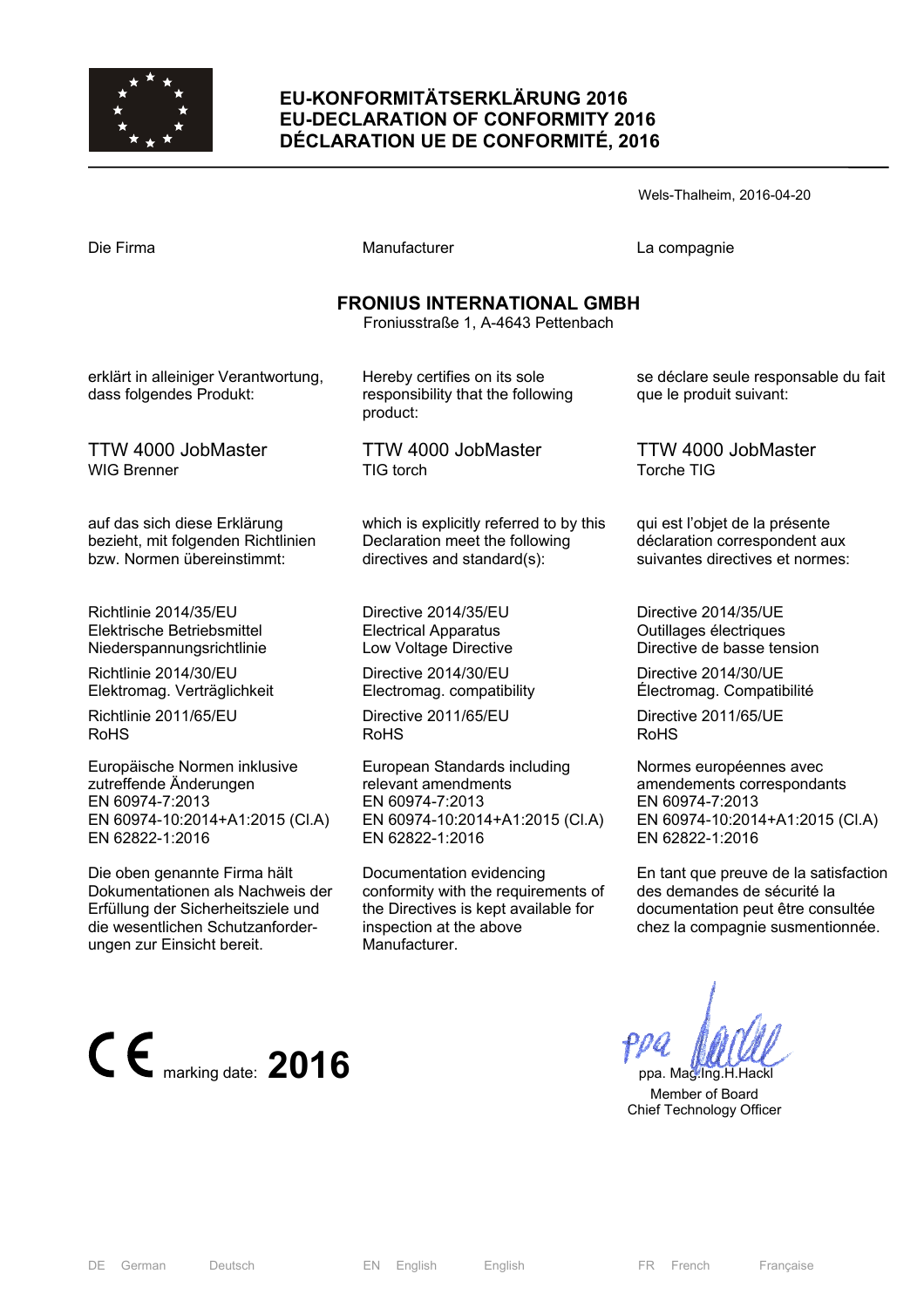

### **EU-DECLARATION OF CONFORMITY 2016 DICHIARAZIONE DI CONFORMITÀ UE, 2016 DECLARACIÓN UE DE CONFORMIDAD, 2016**

Wels-Thalheim, 2016-04-20

Costruttore **Costruttore** La empresa

# **FRONIUS INTERNATIONAL GMBH**

Froniusstraße 1, A-4643 Pettenbach

Hereby certifies on its sole responsibility that the following product:

TTW 4000 JobMaster TIG torch

which is explicitly referred to by this Declaration meet the following directives and standard(s):

Directive 2014/35/EU Electrical Apparatus Low Voltage Directive

Directive 2014/30/EU Electromag. compatibility

Directive 2011/65/EU RoHS

European Standards including relevant amendments EN 60974-7:2013 EN 60974-10:2014+A1:2015 (Cl.A) EN 62822-1:2016

Documentation evidencing conformity with the requirements of the Directives is kept available for inspection at the above Manufacturer.



Con la presente certifica dichiara la sua esclusiva responsabilità che il seguente prodotto:

TTW 4000 JobMaster Torcia per saldatura TIG

al quale è esplicitamente riferita questa dichiarazione, è conforme alle seguente direttive e agli seguenti standard:

Direttiva 2014/35/UE Materiale elettrico Direttiva Bassa tensione

Direttiva 2014/30/UE Compatibilità elettromagnetica

Direttiva 2011/65/UE RoHS

Norme europee e rispettive modifiche EN 60974-7:2013 EN 60974-10:2014+A1:2015 (Cl.A) EN 62822-1:2016

La documentazione attestante la conformità alle richieste delle direttive sarà tenuta a disposizione per ispezioni presso il sopracitato costruttore.

declara bajo su exclusiva responsabilidad que el siguiente producto:

TTW 4000 JobMaster Antorcha TIG

al que se refiere la presente declaración está conforme con las siguientes directivas y normas:

Directiva 2014/35/UE Material eléctrico Directiva de baja tensión

Directiva 2014/30/UE Compatibilidad electromagnética

Directiva 2011/65/UE RoHS

Normas europeas incluidas las modificaciones correspondientes EN 60974-7:2013 EN 60974-10:2014+A1:2015 (Cl.A) EN 62822-1:2016

La empresa mencionada anteriormente tiene a disposición para inspección los documentos que confirman el cumplimiento de los objetivos de seguridad y los requisitos de protección esenciales.

 Member of Board Chief Technology Officer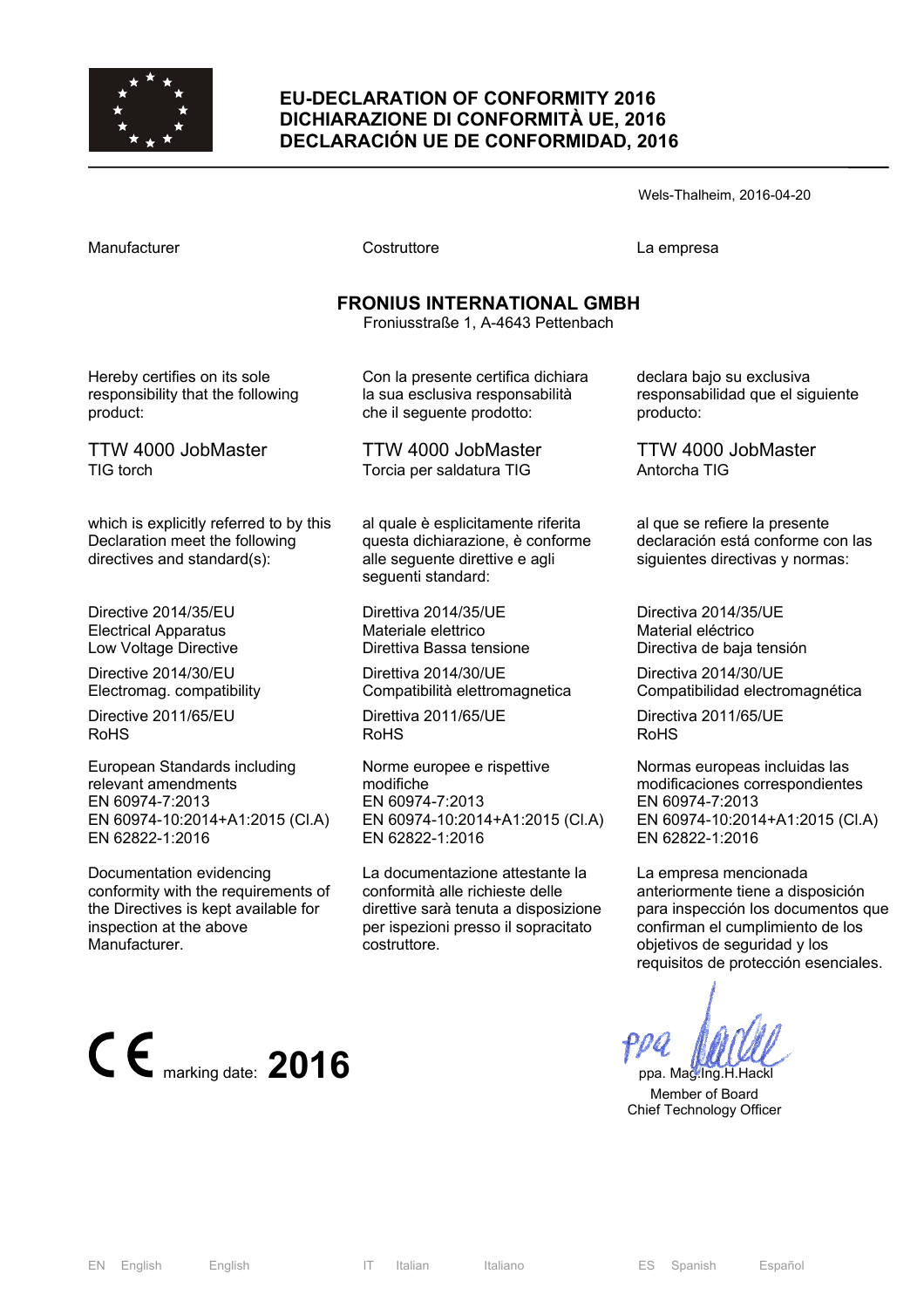

#### **EU-OVERENSSTEMMELSESERKLÆRING 2016 EU-CONFORMITEITSVERKLARING 2016 DECLARAÇÃO UE DE CONFORMIDADE, 2016**

Virksomheden De firma De firma A empresa

Wels-Thalheim, 2016-04-20

| <b>FRONIUS INTERNATIONAL GMBH</b><br>Froniusstraße 1, A-4643 Pettenbach                                                                                                                                        |                                                                                                                                                                        |                                                                                                                                                                                                        |  |  |
|----------------------------------------------------------------------------------------------------------------------------------------------------------------------------------------------------------------|------------------------------------------------------------------------------------------------------------------------------------------------------------------------|--------------------------------------------------------------------------------------------------------------------------------------------------------------------------------------------------------|--|--|
| Hermed erklærer vi, at følgende<br>produkt:                                                                                                                                                                    | verklaart in enige<br>verantwoordelijkheid, dat het<br>volgende product:                                                                                               | na qualidade de único responsável,<br>declara que o seguinte produto:                                                                                                                                  |  |  |
| TTW 4000 JobMaster                                                                                                                                                                                             | TTW 4000 JobMaster                                                                                                                                                     | TTW 4000 JobMaster                                                                                                                                                                                     |  |  |
| TIG-svejsebrænder                                                                                                                                                                                              | <b>WIG</b> toorts                                                                                                                                                      | Maçarico TIG                                                                                                                                                                                           |  |  |
| som denne erklæring vedrører,                                                                                                                                                                                  | waarop deze verklaring betrekking                                                                                                                                      | que diz respeito à presente                                                                                                                                                                            |  |  |
| stemmer overens med følgende                                                                                                                                                                                   | heeft, met volgende richtlijnen resp.                                                                                                                                  | declaração, cumpre as seguintes                                                                                                                                                                        |  |  |
| direktiver og standarder:                                                                                                                                                                                      | normen overeenstemt:                                                                                                                                                   | directivas e normas:                                                                                                                                                                                   |  |  |
| Direktiv 2014/35/EU                                                                                                                                                                                            | Richtlijn 2014/35/EU                                                                                                                                                   | Directiva 2014/35/UE                                                                                                                                                                                   |  |  |
| Elektrisk materiel                                                                                                                                                                                             | Elektrische productimiddelen                                                                                                                                           | Equipamento eléctrico                                                                                                                                                                                  |  |  |
| Lavspændingsdirektivet                                                                                                                                                                                         | Laagspanningsrichtlijn                                                                                                                                                 | Directiva de baixa tensão                                                                                                                                                                              |  |  |
| Direktiv 2014/30/EU                                                                                                                                                                                            | Richtlijn 2014/30/EU                                                                                                                                                   | Directiva 2014/30/UE                                                                                                                                                                                   |  |  |
| Elektromagnetisk kompatibilitett                                                                                                                                                                               | Elektromag. Verdraagzaamheid                                                                                                                                           | Compatibilidade electromagnética                                                                                                                                                                       |  |  |
| Direktiv 2011/65/EU                                                                                                                                                                                            | Richtlijn 2011/65/EU                                                                                                                                                   | Directiva 2011/65/UE                                                                                                                                                                                   |  |  |
| <b>RoHS</b>                                                                                                                                                                                                    | <b>RoHS</b>                                                                                                                                                            | <b>RoHS</b>                                                                                                                                                                                            |  |  |
| Europæiske standarder inklusive                                                                                                                                                                                | Europese normen incl. bijbehorende                                                                                                                                     | Normas Europeias incluindo                                                                                                                                                                             |  |  |
| relevante ændringer                                                                                                                                                                                            | wijzigingsbladen                                                                                                                                                       | emendas aplicáveis                                                                                                                                                                                     |  |  |
| EN 60974-7:2013                                                                                                                                                                                                | EN 60974-7:2013                                                                                                                                                        | EN 60974-7:2013                                                                                                                                                                                        |  |  |
| EN 60974-10:2014+A1:2015 (Cl.A)                                                                                                                                                                                | EN 60974-10:2014+A1:2015 (Cl.A)                                                                                                                                        | EN 60974-10:2014+A1:2015 (CI.A)                                                                                                                                                                        |  |  |
| EN 62822-1:2016                                                                                                                                                                                                | EN 62822-1:2016                                                                                                                                                        | EN 62822-1:2016                                                                                                                                                                                        |  |  |
| Ovennævnte virksomhed opbevarer<br>dokumentation som bevis for<br>opfyldelsen af sikkerhedsmålene og<br>de grundlæggende beskyttelseskrav,<br>således at det er muligt at få indsigt i<br>denne dokumentation. | De hierboven genoemde firma houdt<br>documentatie als bewijs voor de<br>vervulling van de veiligheidsdoelen<br>en de essentiële veiligheidseisen ter<br>inzage gereed. | A empresa acima mencionada<br>mantém a documentação para<br>consulta disponível, a título de<br>comprovação do cumprimento dos<br>objectivos de segurança e dos<br>requisitos de segurança essenciais. |  |  |



 Member of Board Chief Technology Officer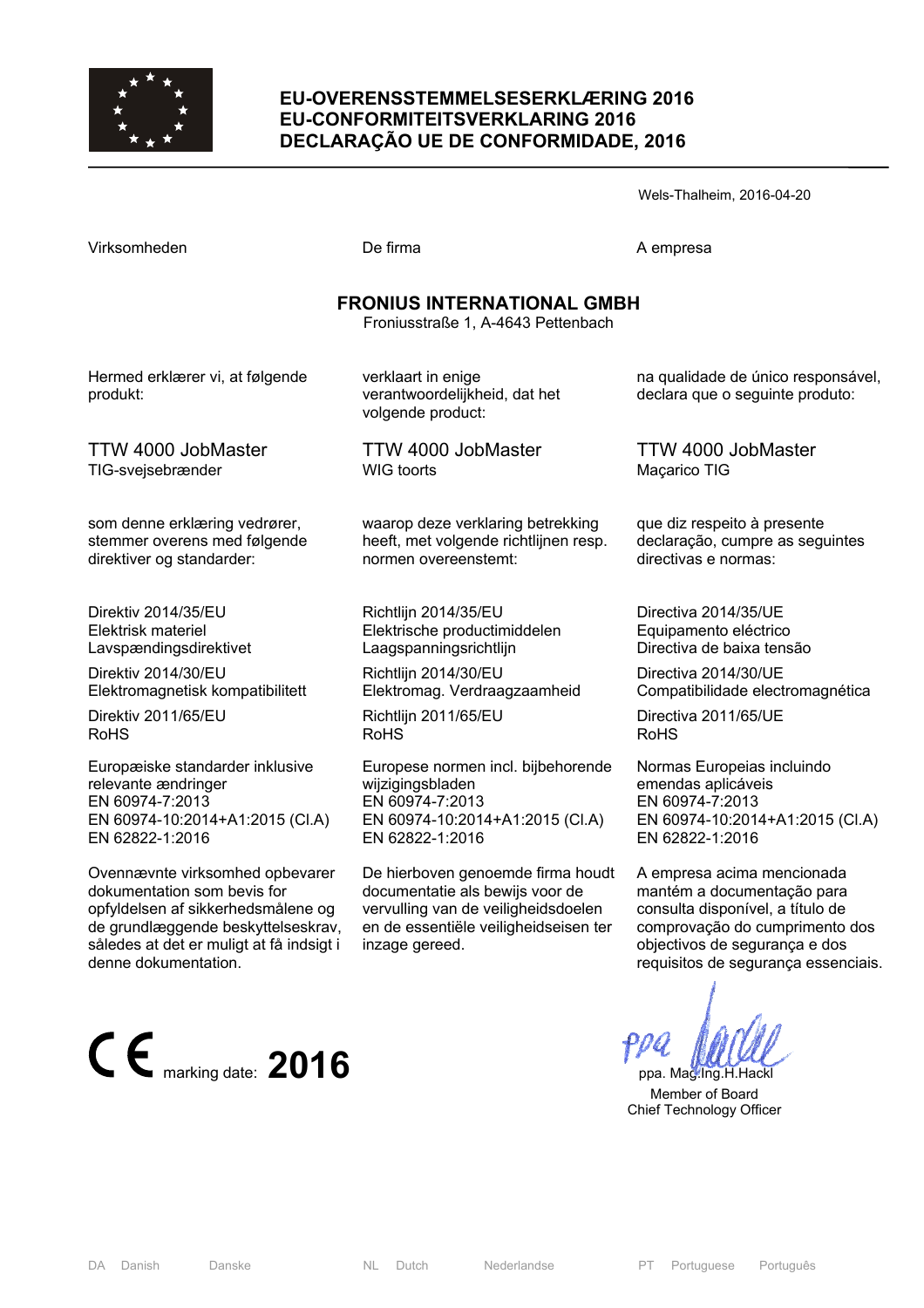

## **EU-MEGFELELŐSÉGI NYILATKOZAT 2016 EÚ VYHLÁSENIE O ZHODE 2016 EU PROHLÁŠENÍ O SHODĚ 2016**

Wels-Thalheim, 2016-04-20

A vállalat Společnost Národová výrobca Na vállalat Společnost Společnost Společnost Společnost Společnost Společnost

## **FRONIUS INTERNATIONAL GMBH**

Froniusstraße 1, A-4643 Pettenbach

a saját kizárólagos felelősségére nyilatkozza, hogy a következő termék:

TTW 4000 JobMaster WIG hegesztőégő

a saját kizárólagos felelősségére nyilatkozza, hogy a következő termék:

2014/35/EU irányelv Kisfeszültségre vonatkozó irányelvek

2014/30/EU irányelv Elektromágneses összeférhetőség

2011/65/EU irányelv RoHS

az európai szabványoknak, beleértve a változtatásokat is EN 60974-7:2013 EN 60974-10:2014+A1:2015 (Cl.A) EN 62822-1:2016

A fent említett vállalat a dokumentációkat betekintés céljára készenlétben tartja, a biztonsági célkitűzések teljesítésének és a lényeges biztonsági követelmények teljesítésének a bizonyítására.



prehlasuje na vlastnú zodpovednosť, že následujúcí výrobok:

TTW 4000 JobMaster Horák TIG

na ktorý sa toto prehlasenie o shode vzťahuje, zodpovedá následujúcím predpisom a normam:

Smernica 2014/35/EÚ pre elektrické zariadenie nízkého napätia

Smernica 2014/30/EÚ o elektromagnetickej kompatibilite

Smernica 2011/65/EÚ RoHS

Európske normy vrátane príslušných zmien EN 60974-7:2013 EN 60974-10:2014+A1:2015 (Cl.A) EN 62822-1:2016

Výššie uvedená firma udržuje technickú dokumentáciu ako dókaz naplňovánia bezpečnostných a ochranných požiadaviek a je pripravená predložit ju k nahliadnutiu.

prohlašuje s výhradní zodpovědností, že následující výrobek:

TTW 4000 JobMaster Hořák WIG

na který se toto prohlášení vztahuje, odpovídá následujícím směrnicím, resp. normám:

Směrnice 2014/35/EU Elektrická zařízení Směrnice pro nízké napětí

Směrnice 2014/30/EU Elektromagnetické kompatibility

Směrnice 2011/65/EU RoHS

Evropské normy včetně případných změn EN 60974-7:2013 EN 60974-10:2014+A1:2015 (Cl.A) EN 62822-1:2016

Výše uvedená společnost uchovává dokumentaci k nahlédnutí jako důkaz splnění bezpečnostních cílů a podstatných ochranných opatření.

 Member of Board Chief Technology Officer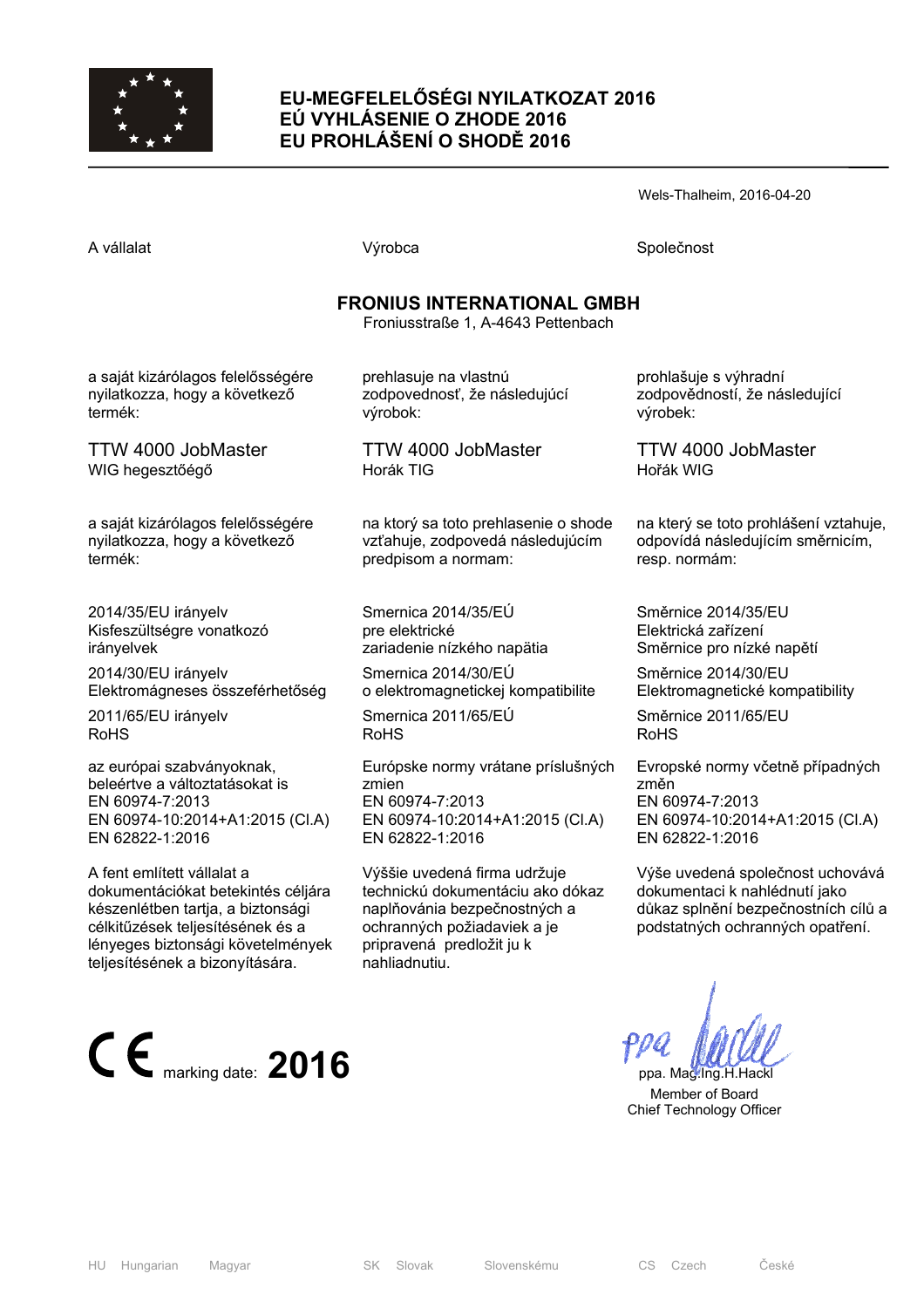

### **EU-KONFORMITÄTSERKLÄRUNG 2016 AB UYGUNLUK BEYANI 2016 DEKLARACJA ZGODNOŚCI UE 2016**

|                                                                         |                                                                            | Wels-Thalheim, 2016-04-20                                       |  |  |  |
|-------------------------------------------------------------------------|----------------------------------------------------------------------------|-----------------------------------------------------------------|--|--|--|
| Die Firma                                                               | Üretici firma                                                              | Firma                                                           |  |  |  |
| <b>FRONIUS INTERNATIONAL GMBH</b><br>Froniusstraße 1, A-4643 Pettenbach |                                                                            |                                                                 |  |  |  |
| erklärt in alleiniger Verantwortung,<br>dass folgendes Produkt:         | işbu belgede aşağıdaki ürünün<br>kendi sorumluluğunda olduğunu<br>onaylar: | oświadcza na własną<br>odpowiedzialność, że następu<br>produkt: |  |  |  |
| TTW 4000 JobMaster<br><b>WIG Brenner</b>                                | TTW 4000 JobMaster<br>TIG torcu                                            | TTW 4000 JobMaster<br>Palnik WIG                                |  |  |  |
|                                                                         |                                                                            |                                                                 |  |  |  |

auf das sich diese Erklärung bezieht, mit folgenden Richtlinien bzw. Normen übereinstimmt:

Richtlinie 2014/35/EU Elektrische Betriebsmittel Niederspannungsrichtlinie

Richtlinie 2014/30/EU Elektromag. Verträglichkeit

Richtlinie 2011/65/EU RoHS

Europäische Normen inklusive zutreffende Änderungen EN 60974-7:2013 EN 60974-10:2014+A1:2015 (Cl.A) EN 62822-1:2016

Die oben genannte Firma hält Dokumentationen als Nachweis der Erfüllung der Sicherheitsziele und die wesentlichen Schutzanforderungen zur Einsicht bereit.



bu beyan ile ilişkili olarak, aşağıdaki yönetmelikleri veya normları yerine getirir:

2014/35/EC sayılı yönetmelik elektrikli ekipman Alçak gerilim yönetmeliği

2014/30/EC sayılı yönetmelik Elektromanyetik Uyumluluk

2011/65/EG sayılı yönetmelik RoHS

İlgili değişiklikleri içeren Avrupa normları EN 60974-7:2013 EN 60974-10:2014+A1:2015 (Cl.A) EN 62822-1:2016

Yukarıda adı geçen üretici firma dokümanları güvenlik hedeflerini yerine getirme kanıtı olarak ve önemli korunma gereksinimlerine herhangi bir zamanda bakmak için tutar

ijący

do którego odnosi się niniejsza deklaracja, jest zgodny z następującymi dyrektywami i normami:

Dyrektywa 2014/35/UE Sprzęt elektryczny – Dyrektywa niskonapięciowa

Dyrektywa 2014/30/UE Kompatybilność elektromagnetyczna

Dyrektywa 2011/65/UE RoHS

Normy europejskie łącznie z odpowiednimi zmianami EN 60974-7:2013 EN 60974-10:2014+A1:2015 (Cl.A) EN 62822-1:2016

Wyżej wymieniona firma jest w posiadaniu dokumentacji, stanowiącej świadectwo spełnienia norm bezpieczeństwa i zapewnienia wymaganego poziomu zabezpieczeń, i udostępnia ją na żądanie.

 Member of Board Chief Technology Officer